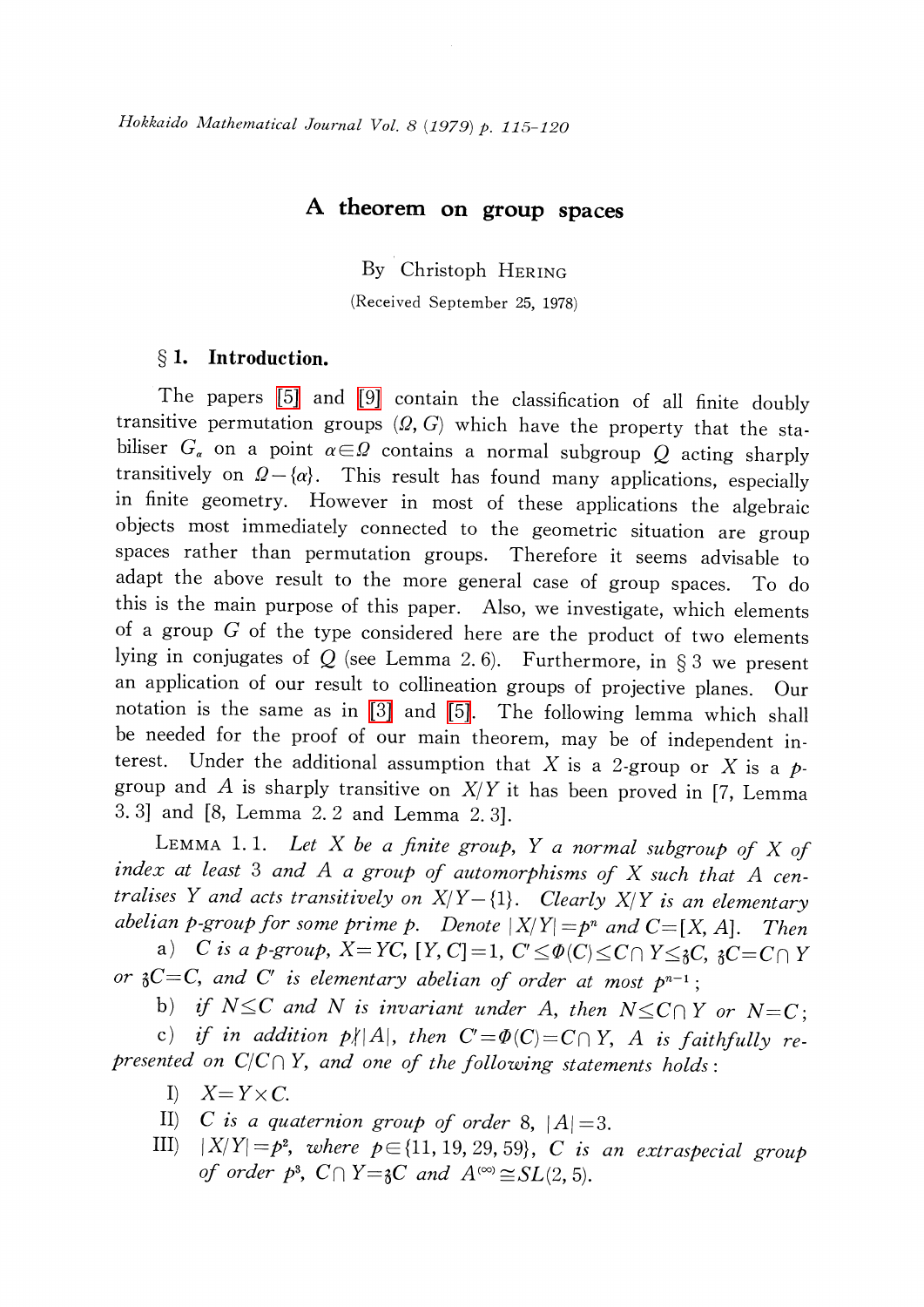#### 116 C. Hering

- IV)  $|X/Y| = p^{2}$ , where  $p \in \{3, 5, 7, 11, 23\}$ , C is an extraspecial group of order  $p^{3}$ ,  $C\cap Y=\n\infty$  and A contains a normal subgroup isomor--phic to <sup>a</sup> quaternion group of order 8.
- $V$   $|X/Y| = 3^{4}$ ,  $|C \cap Y| = 3$ ,  $3^{2}$  or  $3^{3}$ , and A contains a normal subgroup isomorphic to an extraspecial group of order 32.

PROOF. Let G be the corresponding semidirect product of X and A.  $YC/Y$  is a normal subgroup of  $X/Y$  which is left invariant by A. Also, A is trivial on  $X/Y/YC/Y$ , so that  $YC=X$ . If  $x\in X$  and  $a\in A$ , then  $[x, a]=$  $(a^{-1})^{x}a\in \mathfrak{C}_{G} Y,$  as  $Y\trianglelefteq G$  and hence  $\mathfrak{C}_{G}Y\trianglelefteq G$ . So  $[Y, C]=1$ . Let N be a sugroup of C which is left invariant by A and assume that  $N \leq C \cap Y$ . Then  $YN/Y$  is a non-trivial subgroup of  $X/Y$  left invariant by A, so that YN=X. If  $y\in Y$ ,  $x\in N$  and  $a\in A$ , then  $[yx, a]=(yx)^{-1}(yx)^{a}=x^{-1}y^{-1}y^{a}x^{a}=x^{a}$  $x^{-1}x^{a} \in N$ . Hence  $C \leq N$ , and we have b). Let  $C_{p}$  be a Sylow p-subgroup of C. Then  $C=(C\cap Y)C_{p}$ , as  $C/C\cap Y\cong CY/Y=X/Y$  is a p-group. Also,  $C\cap Y\leq C$  so that  $C_{p}$  is characteristic in C and therefore  $C_{p}=C$  by b). Let u,  $v\in C-Y$ . As  $C'\leq\Phi(C)\leq C\cap Y\leq E X$  and  $C/C\cap Y$  is elementary abelian, we have  $[u, v]^{p}=[u^{p}, v]=1$  so that C' is elementary abelian too. Let  $k_{1}, \, \cdots, \, k_{n} \! \in \! C$  such that  $C/C\cap Y\! =\! \langle k_{1}(C\cap Y), \, \cdots, \, k_{n}(C\cap Y)\rangle .$  Because of the transitivity there exists  $a\in A$  such that  $u^{a}Y=k_{1}Y$ . As A leaves invariant C, there exist  $y_{1} ,y_{2}\in C\cap Y$  such that  $u^{a}=k_{1}y_{1}$  and  $v^{a}=k_{1}^{e_{1}}\cdots k_{n}^{e_{n}}y_{2}$  for suitable integers  $e_{i}$ . Now  $[u, v]=[u, v]^{a}=[u^{a}, v^{a}]=[k_{1}y_{1}, k_{1}^{e_{1}}\cdots k_{n}^{e_{n}}y_{2}]=[k_{1}, k_{2}]^{e_{2}}\cdots$  $[k_{1}, k_{n}]^{e_{n}} \in \langle [k_{1}, k_{2}], \cdots, [k_{1}, k_{n}] \rangle.$  So  $|C'| \leq p^{n-1}$ , and we have a).

We assume now that  $p/|A|$ . Consider the action of A on  $C/C'$  : We have  $C=[X, A]=[YC, A]=[C, A]$  and hence  $C/C'=[C/C', A]$ . Hence by a Lemma of Zassenhaus (see Huppert [6, III 13.4])  $C\cap Y/C'\leq \mathfrak{C}_{C/C'}A=1$  so that  $C' \!=\! \varPhi(C) \!=\! C\cap Y.$  Therefore we can assume that  $C'\!\,\neq\! 1,$  as otherwise I) holds. Then  $C'=\Phi(C)=\frac{1}{2}C=C\cap Y$  by a), so that C is special, and A is symplectic on  $C/C'$ . Actually the automorphism group A acts trivially on Y and therefore is faithfully represented on C. Being a  $p'$ -group it is also faithfully represented on  $C/C'$ . Clearly, A is transitive on  $C/C'-\{1\}$ . To finish our proof we use the classification of transitive linear groups whose order is prime to their characteristic (see [\[4\]](#page-5-2) ; the result needed here can also be deduced from  $[2,$  Theorems 4.9, 3.9, 5.6, 5.10 and 5.13]; if A is sharply transitive on  $X/Y - \{1\}$ , one also can use the Zassenhaus [\[12\]](#page-5-3) classification of finite nearfields). The exceptional cases are easily handled: If  $n=2$ , then  $|C'|=p$  and C is extraspecial by a). For odd p we must have elements of order  $p$  in  $C-C'$ , as C is non-abelian. Hence each coset of  $C'$  contains an element of order  $p$ , and  $C'$  is of exponent  $p$ . Assume now that A induces a semi-linear group of dimension 1 on  $C/C'$ . Then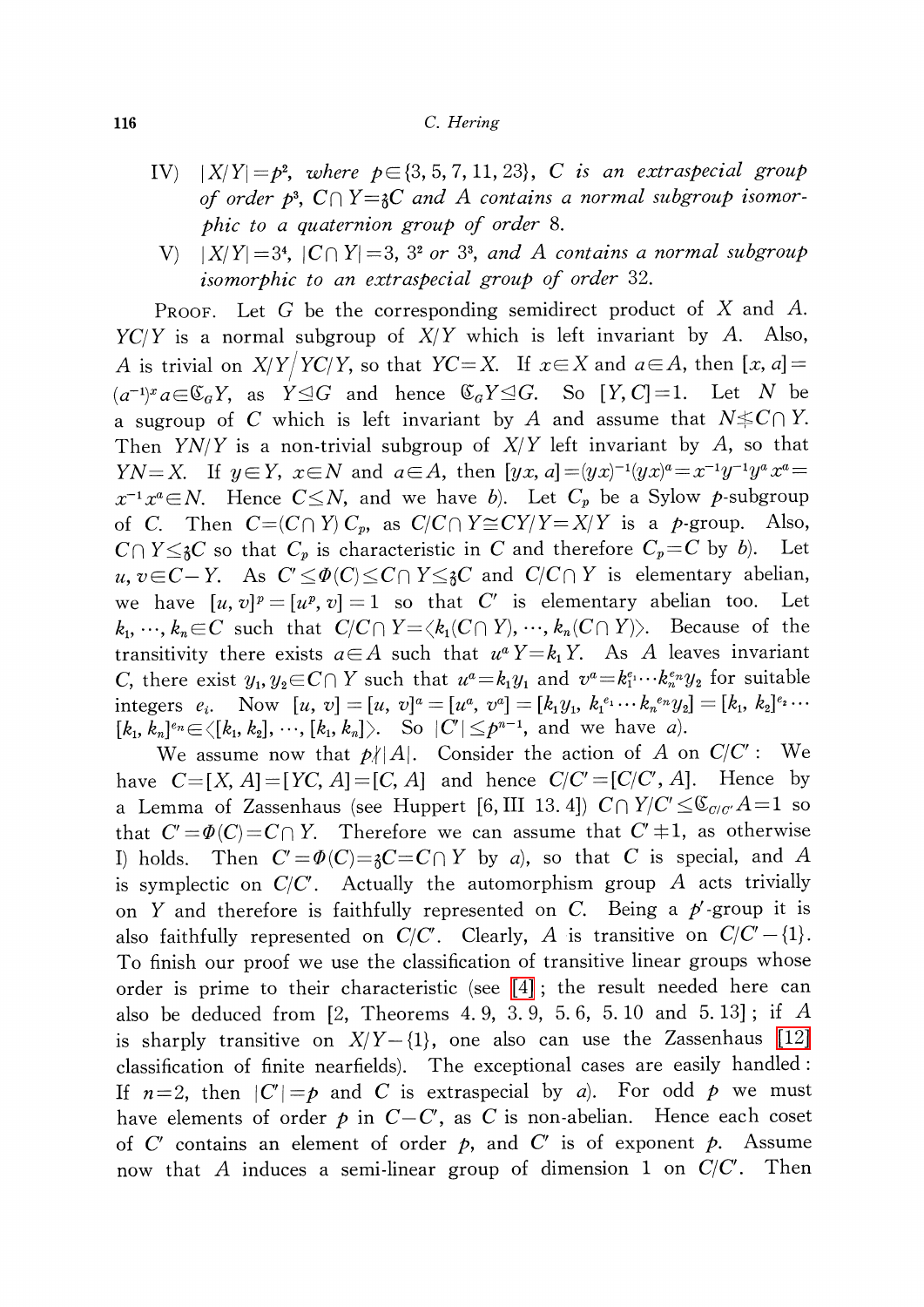the linear part  $\overline{A}$  of A is a cyclic subgroup of order at least  $(p^{n}-1)/n$  which is semi-regular on  $C/C'-\{1\}$ . On the other hand A is symplectic so that  $|\overline{A}|\leq p^{n/2}+1$  (see [6, V, 17. 13, a), (2)]). So  $p^{n/2}-1\leq n$  and hence  $n=2$ or 4, as *n* is even. If  $n=4$ , then  $p=2$ , and  $p/|A|$  implies  $|\overline{A}|=15$ , a contradiction. If  $n=2$ , then  $p\leq 3$ . Here  $p=2$  implies II). For  $p=3$  we have  $|\overline{A}|\leq 4$  and hence  $|A|=8$ . Clearly now A is a quaternion group, and C is extraspecial of exponent 3.

# $\S 2.$  On regular normal subgroups in pointstabilisers of doubly transitive group spaces.

Let  $(\Omega, G)$  be a finite transitive group space with the property : (\*) There exists an element  $\alpha\in\Omega$  such that  $G_{\alpha}$  contains a normal subgroup  $Q$  which is sharply transitive on  $\Omega-\{\alpha\}.$ 

For this paragraph we introduce the following notation:

 $S$  is the normal closure of  $Q$  in  $G$ .

 $\Phi$  is the representation of G on  $\Omega$  determined by the group space ( $\Omega, G$ ). K is the kernel of  $\Phi$  and  $Z=K\cap S$ . If U is a subgroup or an element of G, then we denote  $U^{\!\bullet}=\bar{U}$ . Also,  $\varOmega (U)$  is the set of fixed points of  $U$ .

If  $g\!\in\! G$  and  $Q^{g}\!\subseteq\!G_{a}$ , then  $\alpha\!\in\!\varOmega(Q^{g})\!=\!\varOmega(Q)^{g}\!=\!\{\alpha^{g}\}$  so that  $g\!\in\!G_{a}$  and  $Q^{g}=Q$ . Hence for each  $\xi\in\Omega$  the stabiliser  $G_{\xi}$  contains exactly one conjugate of Q, which we denote by  $Q_{\varepsilon}$ .

Proposition 2.1. If  $N \trianglelefteq S$  and  $N \leq K$ , then  $S = QN$ .

PROOF. As S is doubly transitive, N must be transitive. Hence  $Q^{N}$ contains  $Q_{\varepsilon}$  for all  $\xi\!\in\!\varOmega$ , and therefore  $Q^{\scriptscriptstyle N}\!\!=\!Q^{\scriptscriptstyle G} .$ 

PROPOSITION 2.2.  $[K, S] = 1$ .

Proof. As  $K$  and  $Q$  are normal subgroups of  $G_{\scriptscriptstyle \alpha}$ , we have  $[K, Q]$   $\leq$  $K\cap Q=1$ .

<span id="page-2-0"></span>Proposition 2.3. Let  $Q^{*}$  be any normal subgroup of  $G_{\alpha}$ . Then [KQ\*,  $S_{\alpha}]\leq Q^{*}.$ 

Proof. Let  $k{\in} K$ ,  $a{\in} Q^{*}$  and  $s{\in} S_{\alpha}$ . Then  $k^{-1}s^{-1}k\!=\!s^{-1}$  by 2. 2 so that  $[ka, s]=a^{-1}k^{-1}s^{-1}kas=a^{-1}a^{s}\in Q^{*}$ .

<span id="page-2-1"></span>THEOREM 2.4. Let  $(\Omega, G)$  be a finite transitive group space, where  $|\Omega|>2$ . Assume that for some  $\alpha\in\Omega$  the stabiliser  $G_{\alpha}$  contains a normal subgroup  $Q$  which is sharply transitive on  $\varOmega-\{\alpha\}.$  If  $S$  is the normal closure of  $Q$  in  $G$ , then one of the following holds:

(i)  $S\cong PSL(2, q)$ ,  $SL(2, q)$ ,  $Sz(q)$ ,  $PSU(3, q)$ ,  $SU(3, q)$  or a group of Ree type of order  $q^{3}(q^{3}+1)(q-1)$ , where q is a prime power and the degree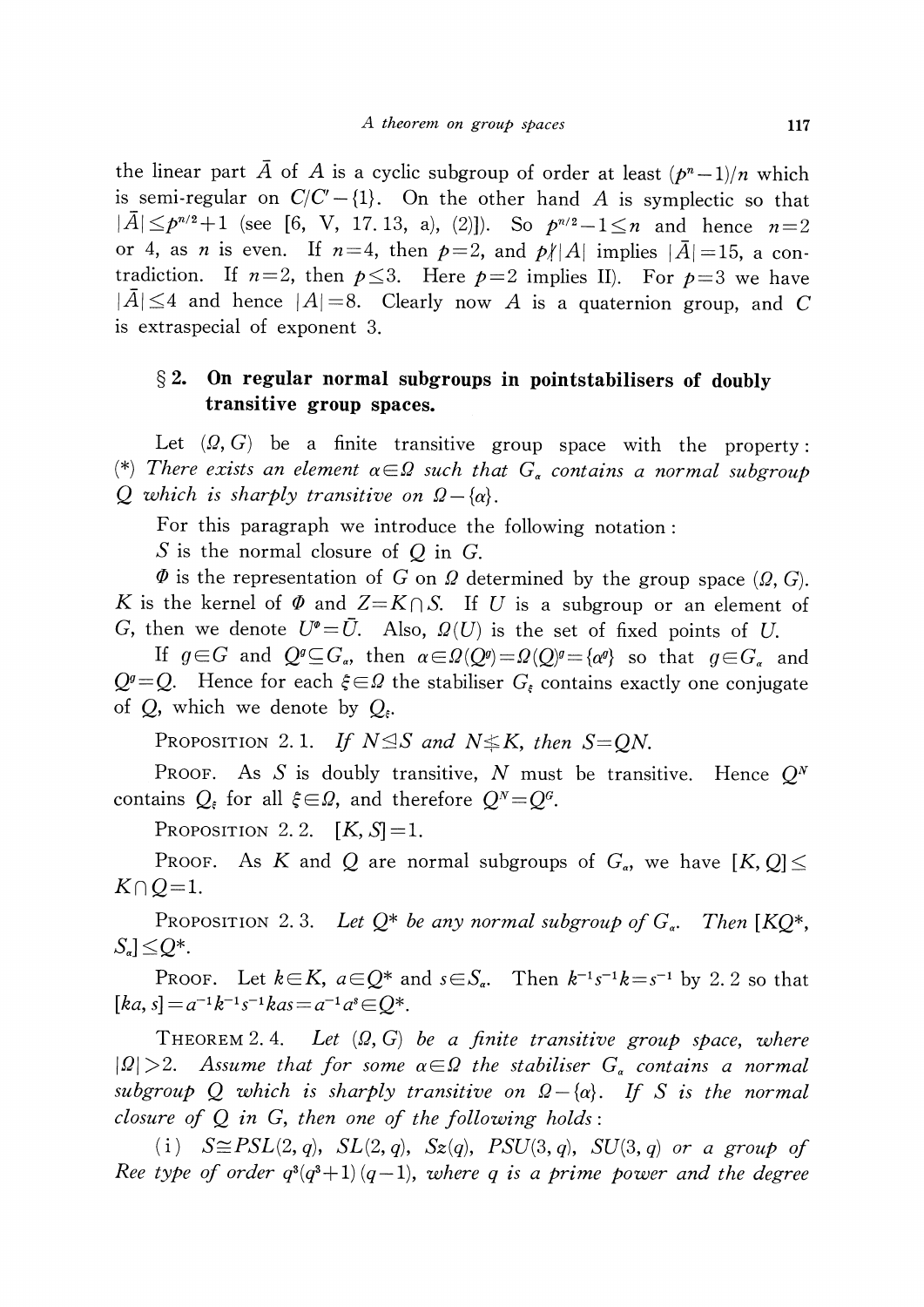118 C. Hering

is  $q+1$  in the linear case,  $q^{2}+1$  in the Suzuki case and  $q^{3}+1$  in the unitary and Ree case.

(ii)  $S\cong P\Gamma L(2,8)$  and  $|\Omega|=28$ .

(iii)  $(\Omega, S)$  is sharply 2-transitive.

(iv)  $|\Omega|=p^{2}$  for  $p\in\{3,5,7,11,23,29, 59\}$ ,  $S=O_{p}(S)\cdot Q$ ,  $O_{p}(S)$  is extraspecial of order  $p^{3}$  and exponent p,  $\partial_{p}(S)=\partial_{p}(S)$  is the kernel of  $(\Omega, S)$  and  $S$  induces a sharply 2-transitive group on  $\Omega$ .

Proof. Assume at first that  $\overline{S}$  is sharply 2-transitive on  $\varOmega,$  and let X be the preimage in S of the sharply transitive normal subgroup of S. Then O acts transitively on  $X/Z-\{1\}$ , so that we can apply Lemma 1.1. Here  $[X, Q] \trianglelefteq XQ = S$  and  $X=[X, Q]$  by Proposition 2.1. Note that the exceptional case V) does not occur here because  $|Q|=|X/Z|-1$ . Also,  $S\cong$  $SL(2,3)$  if X is a quaternion group. Suppose that  $|Z|=19$ . Then  $Q^{(\infty)}\cong$  $SL(2,5)$  and  $O\cong C_{3}\times SL(2,5)$ , so that the Sylow 3-subgroups of Q are elementary abelian. But this is impossible as  $\overline{S}$  is a Frobenius group.

Consider now the case that  $\overline{S} \cong P\Gamma L(2,8)$  and  $|\Omega|=28$ . Here  $\overline{S^{(\infty)}}=$  $\overline{S}^{(\infty)}\cong PSL(2,8)$  so that  $S^{(\infty)}$  is a Schur extension of  $PSL(2,8)$  and hence actually  $S^{(\infty)}\cong PSL(2,8)$ . Also,  $S/S^{(\infty)}$  contains  $ZS^{(\infty)}/S^{(\infty)}$  as a central subgroup with cyclic factor group. Hence  $S/S^{(\infty)}$  is abelian and  $S^{(\infty)}=S'$ . So  $S'\!\cong\! PSL(2, 8)$ . But  $[Q, S_{\scriptscriptstyle \alpha}] \!\leq\! Q\cap S'$  and  $|[Q, S_{\scriptscriptstyle \alpha}]|\!\geq\! |[\bar{Q},\bar{S}_{\scriptscriptstyle \alpha}]|=9,$  so that  $S=$  $QS' \cong P\Gamma L(2,8)$  by Proposition 2. 1.

We now use the classification of Shult [\[9\]](#page-5-1) and Hering, Kantor, Seitz [\[5\]](#page-5-0) of finite groups with a split  $BN$ -pair of rank 1. It follows that in all remaining cases  $\overline{S}$  is simple. Also  $[\overline{Q},\overline{S}_{\alpha}]=\overline{Q}$ , so that  $Q\leq S'$  and hence  $S=S'$  by Proposition 2.1. So S is a Schur extension of  $\overline{S}$ , and we can apply [\[1\].](#page-4-1) Suppose that a prime p dviides  $(|Z|, |Q|)$  and let P be a Sylow p-subgroup of Z. Then  $P\times Q$  is a Sylow p-subgroup of S. By a theorem of Gaschütz (see [6, I. 17. 4]) there exists  $C \leq S$  such that  $S=P\times C$ . Now  $S' \leq C$  implies  $P=1$ , a contradiction.

Finally, a remark on the uniqueness of Q.

LEMMA 2.5. If Q is not unique, then  $\overline{S}$  is sharply 2-transitive or  $S\cong P\Gamma L(2,8)$ .

PROOF. Assume that  $G_{\alpha}$  contains a second normal subgroup  $Q^{*}$  sharply transitive on  $\varOmega - \{\alpha\}$ , and that  $\bar{S}$  is not sharply 2-transitive. Then  $S_{\scriptscriptstyle{\alpha}}$  contains only one sharply transitive normal subgroup, so that  $KQ^{*}=KQ$  and  $[KQ, S_{\scriptscriptstyle \rm s}] \!\leq\! Q^{*}\cap Q$  by [Proposition](#page-2-0) 2.3. As  $|[KQ, S_{\scriptscriptstyle \rm s}]|\!\geq\!|[\bar{Q},\bar{S}_{\scriptscriptstyle \rm s}]|,$  the lemma follows.

LEMMA 2.6. Let a be an element in  $S-Z$  of prime order r. Then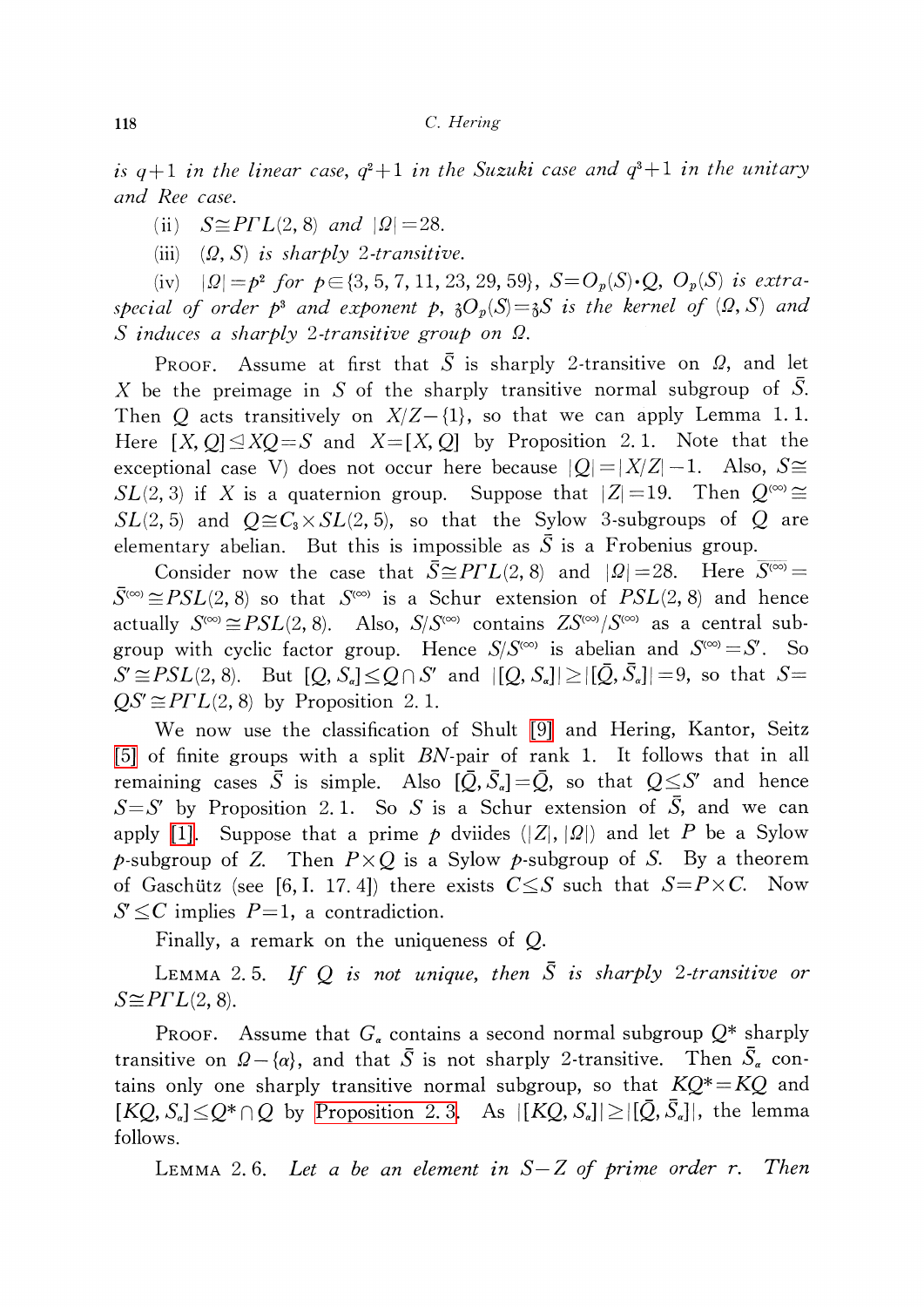a is the product of two elements lying in conjugates of  $Q$  unless possibly if  $S\cong SU(3, q)$  or PSU(3, q) for  $q\neq 2$ , and r is an odd prime dividing  $q^{3}+1$ .

PROOF. We consider at first the cases (iii) and (iv) in [Theorem](#page-2-1) 2.4. Then  $|\Omega|$  is a power of a prime p. Let  $\xi\in\Omega-\{\alpha\}$  and  $x\in Q_{\xi}-\{1\}$ . As  $S=QQ_{p}(S)$ , there exists elements  $y\in Q$  and  $a\in O_{p}(S)$  such that  $x=ya$  and  $y^{-1}x=a$ . Here  $a{\in}O_{p}(S)-Z$ , as otherwise x fixes  $\alpha$ . Also, all elements in the coset Za are conjugate to a under  $O_{p}(S)$ , and all cosets of Z in  $O_{p}(S)$ different from Z are conjugate to Za under Q. Hence  $O_p(S)-Z=a^{S}$ , and each element in  $O_{p}(S)-Z$  is the product of two elements conjugate to elements in Q. Assume now that  $a\in S-O_{p}(S)$  and a has prime order r. Then  $r \neq p$ , so that a fixes a point  $\xi$ . But  $S_{\xi}=Q_{\xi}\times Z$ , and  $|Z||p$ . So actually  $a{\in}Q_{\varepsilon}$ .

Case (ii) is no problem because  $P\Gamma L(2,8)$  contains Frobenius groups of order 12 and 21. If  $S \cong SL(2, q)$ ,  $PSL(2, q)$  or  $Sz(q)$ , then we can apply [3, Lemma 2. 7] or [10, Theorem 9] respectively. Note that the groups  $SU(3, q)$  and  $PSU(3, q)$  contain subgroups isomorphic to  $SL(2, q)$ , and groups of Ree type of order  $q^{3}(q^{3}+1) (q-1)$  contain  $PSL(2, q)$ . So we can again apply [3, Lemma 2. 7]. Also, we have the description of groups of Ree type in [\[11\].](#page-5-4)

### $\S 3.$  An application to perspectivities of projective planes.

THEOREM 3.1. Let  $\mathfrak{p}$  be a projective plane, l a line of  $\mathfrak{p}$ , P a point of  $\mathfrak{p}$  not incident with  $l$  and  $G$  a finite group of collineations of  $\mathfrak{p}$  fixing P and l. Let  $\Omega=\{X\in l|G(X, XP)\neq 1\}$ ,  $q=|\Omega|-1$ , and assume that  $q\geq 2$  and there exists a point  $Z\in\Omega$  such that  $G(Z, ZP)$  is transitive on  $\Omega-\{Z\}$ . Then the subgroup S generated by all elations in G is isomorphic to  $SL(2, q)$ , and  $\mathfrak{p}$  contains desarguesian subplanes of order q.

Proof. Obviously G leaves invariant  $\varOmega$ , and we can apply [Theorem](#page-2-1) 2. 4 to the group space  $(\Omega, G)$ . Here  $|S|\geq(q-1)q(q+1)$  by [3, (2. 3)]. Hence  $S\cong SL(2, q)$ , and  $\mathfrak{p}$  contains desarguesian subplanes of order q by [3, Theorem 2. 8].

#### References

- <span id="page-4-1"></span>[1] GRIESS Jr, R. L.: Schur multipliers of the known finite simple groups. Bull. Amer. Math. Soc. 28 (1972), 68-70.
- [2] HERING, C.: Transitive linear groups and linear groups which contain irreducible subgroups of prime order. Geometriae Dedicata <sup>2</sup> (1974), 425-460.
- <span id="page-4-0"></span>[3] HERING, C.: On projective planes of type VI. Memoirs of the Academia Nacionale dei Lincei 17, Vol. II. (1976), 29-53.